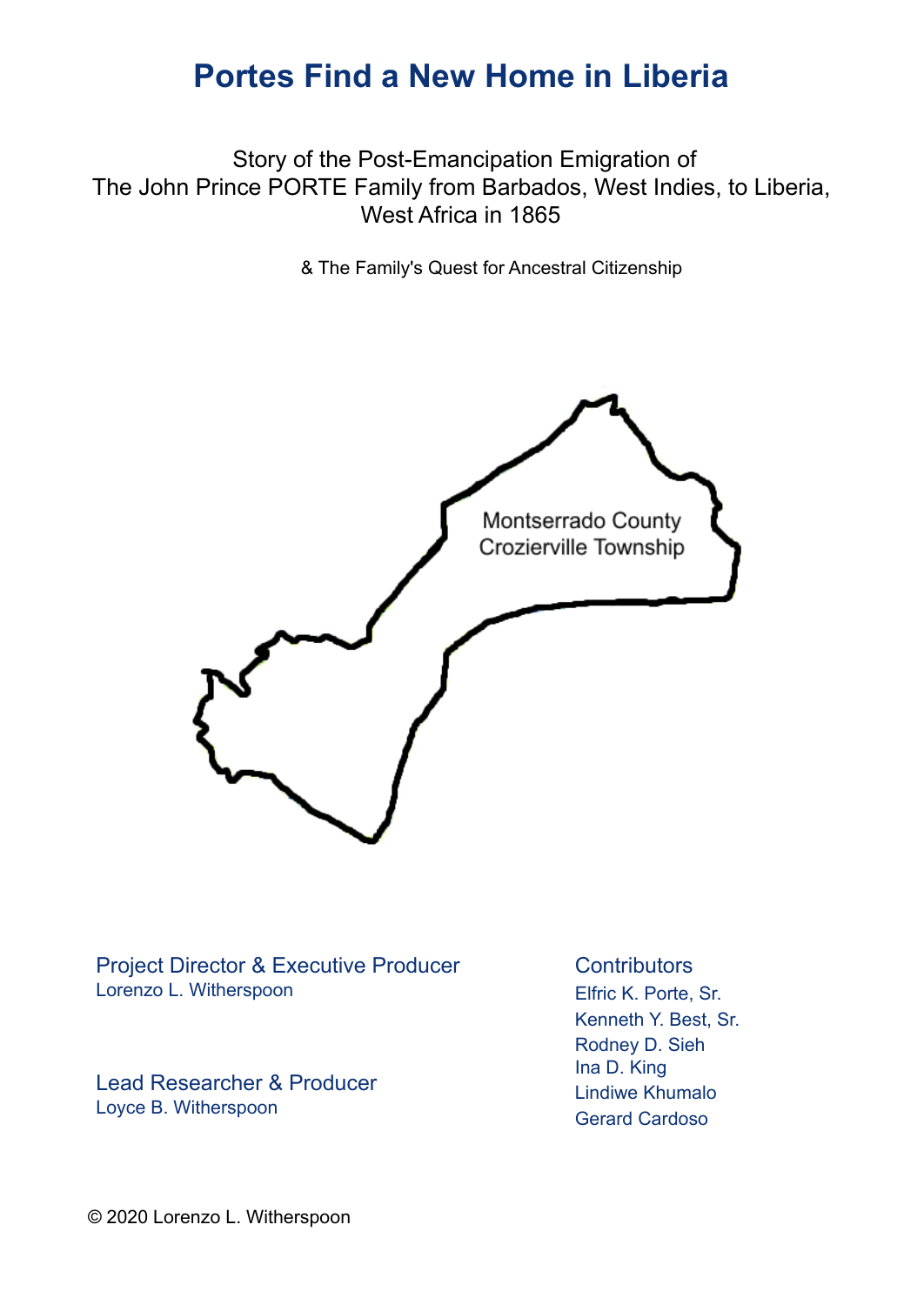# **Contents**

| Dedication                                           | 3               |
|------------------------------------------------------|-----------------|
| Introduction                                         | 4               |
| Acknowledgements                                     | 4               |
| Political Map of Liberia                             | 5               |
| Map of Careysburg District, Montserrado County       | 6               |
| In the Beginning                                     | 7               |
| <b>Facilitators and Enablers United</b>              | 7               |
| Brig CORA and the Journey to Liberia                 | 7               |
| Porte Hill, Crozierville                             | 8               |
| <b>Albert Porte</b>                                  | 8               |
| Centenary of Crozierville, A History of Crozierville | 10              |
| How the Quest to Realign with Barbados Began         | 11              |
| "We Gatherin' 2020"                                  | 11              |
| Origins of Research and Archival Work                | 12              |
| <b>Conclusion and Appreciation</b>                   | 12 <sup>2</sup> |
| <b>Suggested Readings</b>                            | 13              |
| Appendix                                             | 14              |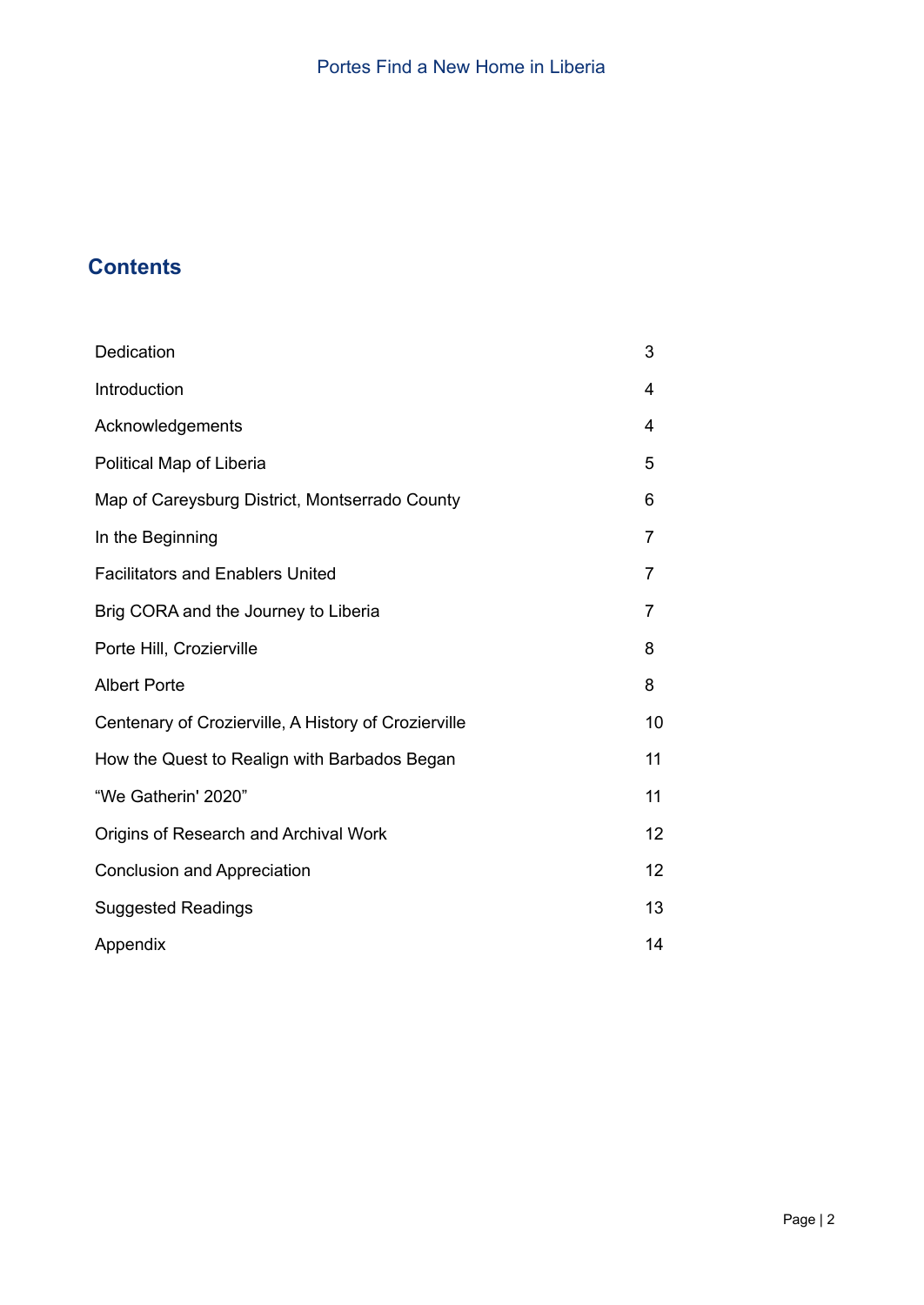# This work is dedicated to the memory of the Patriarch of the Porte family in Liberia, John Prince Porte, his descendants and descendants of the Porte family in Barbados.

May the knowledge of our families' diverse and epic ancestry experience increase as we connect and evolve contact that should endure, indeed outlast, generations.

*"Coming 150 years after the arrival of our forebears in Liberia from Barbados, the family is proud of this initiative which firmly and finally connects the dots of our family's origins and paves the way for the reunion with our living relatives in Barbados. I applaud wholeheartedly the hard work and enduring dedication of all who contributed to the realization of this project."*

> Elfric K. Porte, Sr. Eldest great grandchild of John Prince Porte, Crozierville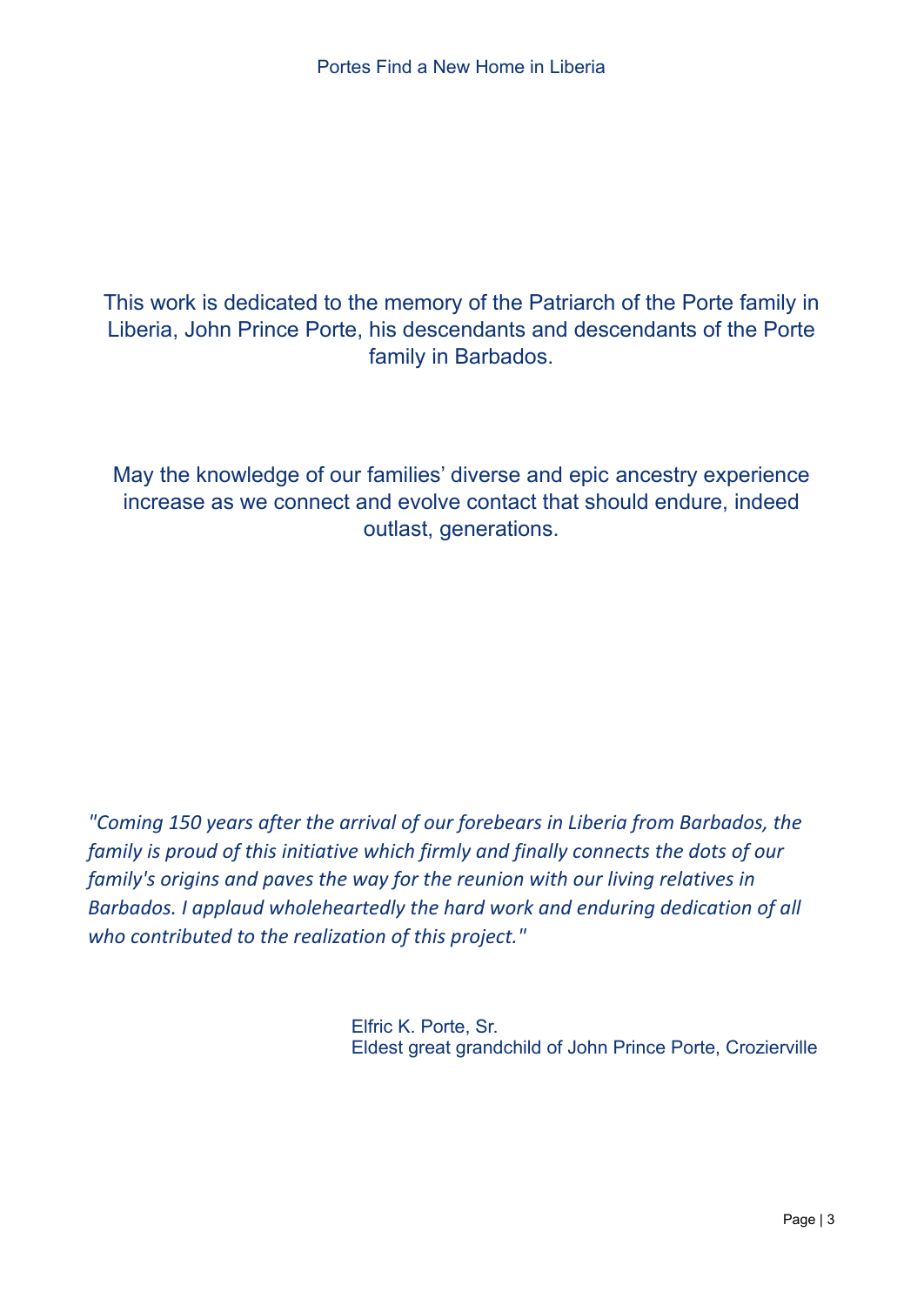# **Introduction**

This piece of work is the product of many years of dinner-table discussion with my wife and kids, in-depth discussions with family members across the world, literature reviews, informal chats and interviews, as well as visits to historical sites in and around Crozierville. It is a culmination of a commitment to map and document, for the very first time in the history of the Porte family in Liberia, the journey of our forebears from the shores of Barbados in the West Indies, to settlement in Crozierville, Montserrado County, Liberia. The work touches the lives of six generations of descendants of our patriarch, John Prince Porte Sr. and shows the impact of their individual and collective contributions to the political, socio-economical and religious upliftment of Liberia. It includes the first ever PORTE Family Tree, which remains a work in progress, as well as a photo gallery. The Brig CORA Passenger Manifest of April 6, 1865 is also attached for ease of reference.

Our hope is that this pioneering initiative would encourage descendants of the other passengers who were part of that historical journey aboard the Brig CORA from Barbados on April 6, 1865 to document their families' lives in Liberia and aim to reconnect with their Bajan relatives.

The Paper also details in the annex contributions of the Porte and other families of the 1865 Barbados to Liberia emigration, notably producing three Presidents of Liberia and countless other outstanding statesmen and women.

Finally, if this work yields nothing else, it is our hope that it would, for posterity, dispel the uncertainties surrounding the origin of the Porte family in Liberia, and assure quantum success in reconnecting the families in Barbados - and other parts of the West Indies - with their families in Liberia.

## **Acknowledgements**

This work would not have begun and been completed without the empowering and sustaining grace of God. The interest and tenacity of my daughter, Loyce Beryl, in wanting to learn more about her Bajan ancestry led her to encourage, then lend tremendous support, even while enduring the hardship of studying towards her undergraduate and graduate degrees, to the project. When I was tired, she fed energy to my spirit.

The project was made possible in no small way by the groundbreaking work done by my uncle, International Press Institute (IPI) Hero Award recipient, Kenneth Y. Best, and presented in his best-selling book, *ALBERT PORTE – A Lifetime Trying to Save Liberia*. The book eloquently traced the departure of John Prince Porte, Sr. from Barbados to Crozierville and, in poignant detail, recalls our family's early, latter and present day lives in and contributions to Crozierville, Liberia and the world. My cousin, Lindiwe Kumalo, daughter of Uncle Kenneth, developed the initial version of the PORTE Family Tree.

Substantial research and other contributions to the entirety of the project was also provided by my cousin, Rodney D. Sieh of FrontPage Africa, recipient of the 10<sup>th</sup> International Press Freedom Award and Journalist for Human Rights Ambassador.

We would be remiss if the work of many historians, especially that of the late M. Burleigh Holder, himself a native of Crozierville, whose seminal Library of Congress research served as the basis for his speech, *A* History of Crozierville, given on the 100<sup>th</sup> anniversary of the Township's founding, were not reflected here.

The support of several people across the world, including in Barbados, Trinidad, Liberia and North America, known and unknown, has enabled the finalization of this project, which we hope serves as a catalyst for more in-depth studies by future generations. This work begins the process of and commitment to assigning urgency and momentum to the reunion effort of the PORTE families in Barbados and Liberia.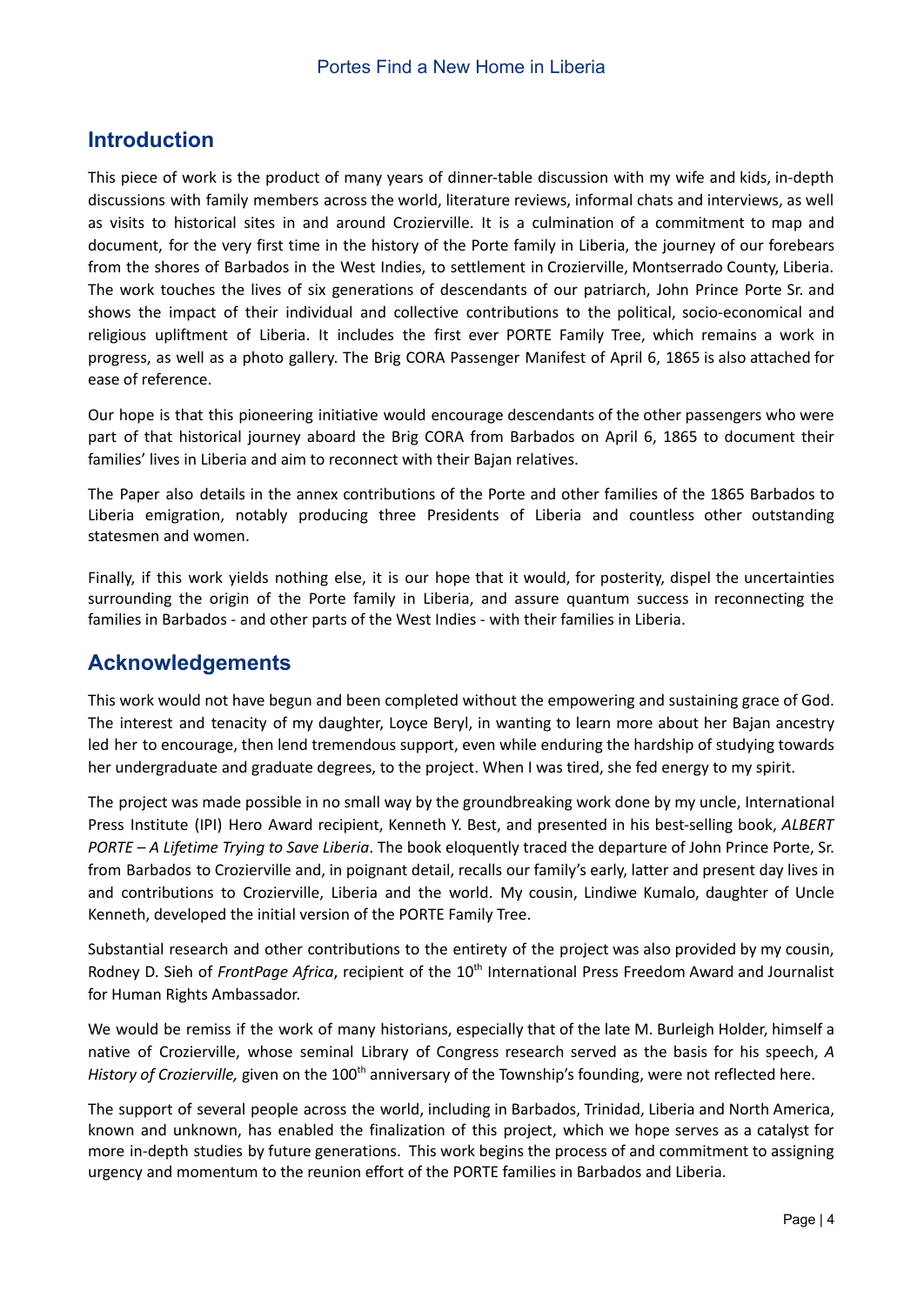Map 2 Political and administrative divisions (counties)

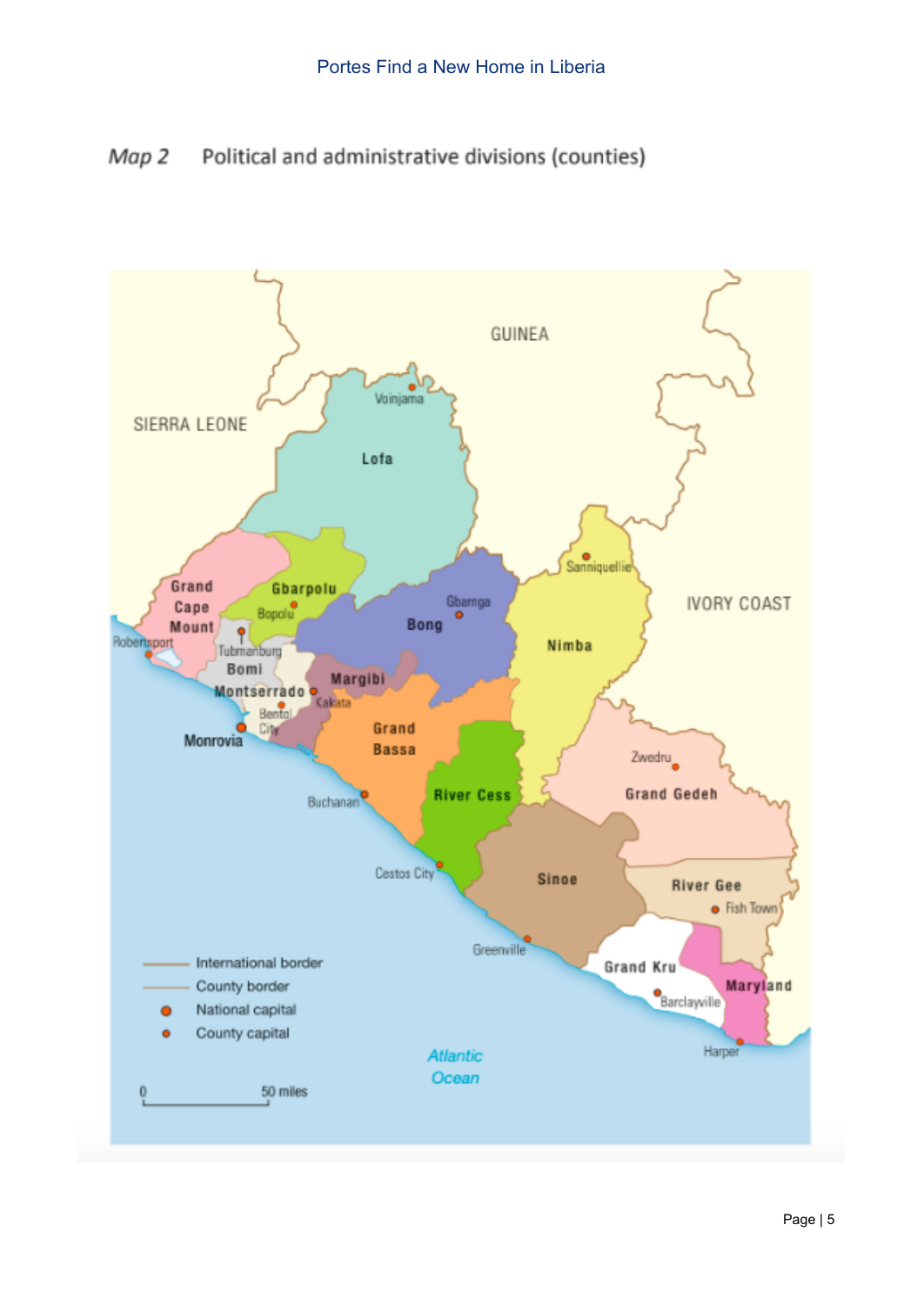

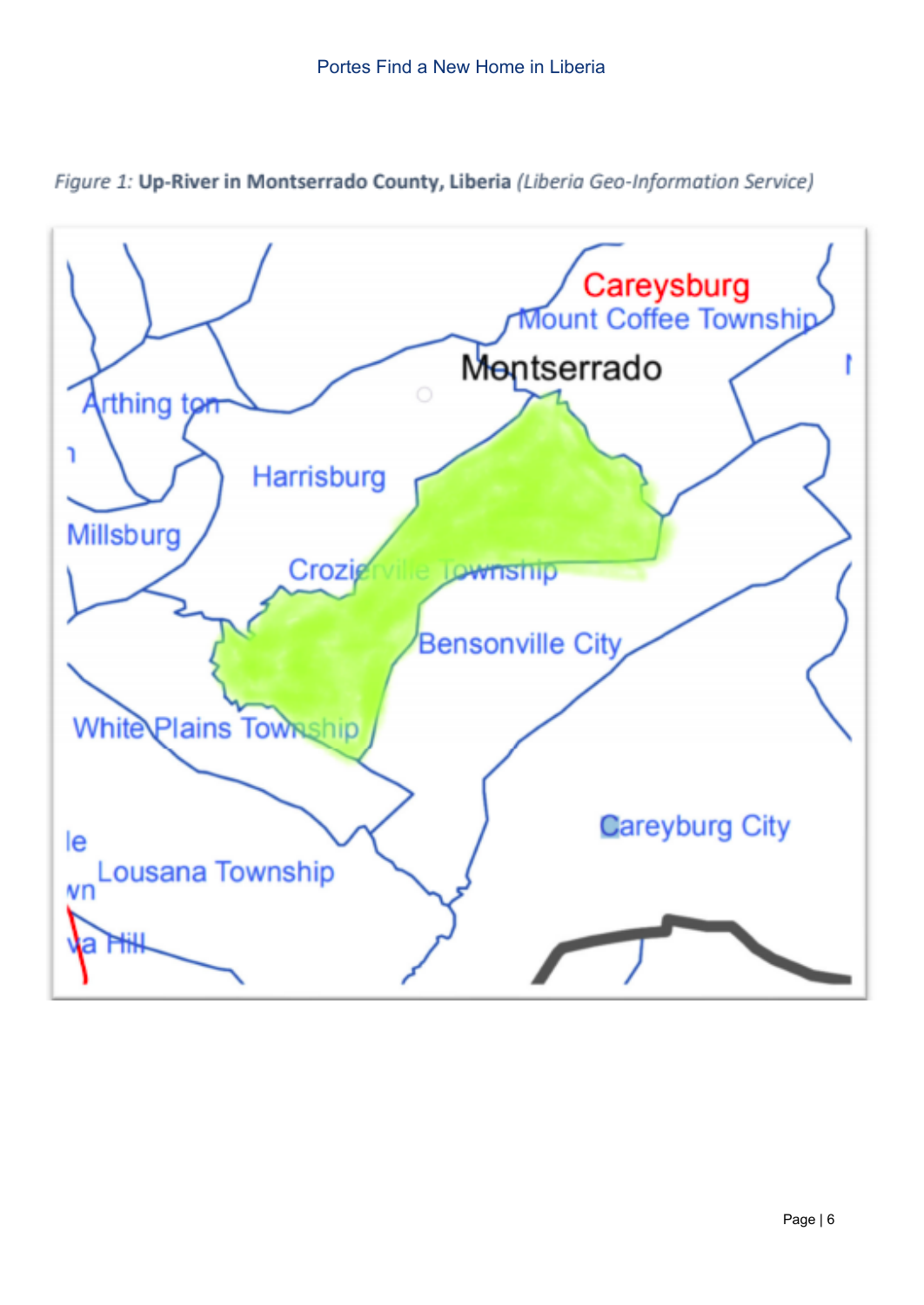### **In the Beginning**

Liberia's affinity with Barbados dates as far back as early in 1862 when, on approval of the Liberian Parliament, President Daniel Bashiel Warner had initially extended an invitation to persons of African descent from the islands of the West Indies to come and settle in Liberia.

In 1864, a year before the arrival of the Barbadians in Liberia, a delegation was dispatched to the Caribbean Islands, headed by Edward Wilmot Blyden, Liberian intellectual, scholar, Secretary of State, and college professor, who was himself born on St. Thomas in the US Virgin Islands. They carried an official Proclamation by President Warner inviting West Indians of African descent to come to Liberia and "create a home and assume nationality in the land of their fathers".

The invitation led to almost 400 emigrants from Barbados sailing to Liberia on April 6, 1865, following the signing of the Treaty between the two countries. Among them were John Prince Porte, the patriarch of the PORTE family of Liberia, a natural-born Barbadian, and five members of his family.

At the time, the government of Barbados, in its desire to ensure the best representation by its citizens, undertook a very careful selection and vetting exercise. All those selected were Christians. Most were Episcopalians, educated and skilled.

#### **Facilitators and Enablers United**

Interest in going to Liberia was prevalent throughout the islands, and everywhere else there were black people enthralled by the idea of building their own country and shaping their destiny.

In 1865, in response to the flood of requests for assistance in emigrating, the American Colonization Society (ACS) representative in Barbados, Joseph Atwell, issued an appeal to the ACS Philadelphia branch. A ten-thousand-dollar grant was obtained from the Philadelphia philanthropists John P. and Samuel A. Crozier. The ACS also dispatched a Dr. Mclean who was to supervise the embarkation onto the Brig CORA, which had been engaged to carry 346 persons.

Hundreds left their homes in the countryside or the cities, some sold their possessions, in anticipation of a ship that never came, as efforts to organize a voyage repeatedly failed, creating a social crisis for the colonial government of Barbados.

On March 10, the Fatherland Union Barbados Emigration Society founded by London Bourne and others years earlier was revived, with Anthony Barclay Jr. as chairman, and the following objectives: (1) to select families, (2) source funding and (3) secure a suitable place for settlement in Liberia.

A renowned citizen of Barbados, Joseph S. Atwell, traveled to the United States in 1864, to collect funds to assist his compatriots in immigrating to Liberia. He collected about US\$20,000 and was instrumental in the founding of the settlement of Crozierville.

### **Brig CORA and the Journey to Liberia**

On March 31, rules governing conduct on the CORA were published. The families and individuals selected were traders, planters, farmers, blacksmiths, bakers, masons, coopers, shipwrights, seamstresses, sugar boilers, millwrights, carpenters, distillers, tailors, confectioners, teachers, coppersmiths, joiners, boot-makers, tanners, butchers, printers, and one reporter, 26-year-old John Marshall Nightingale.

On April 2, a farewell service was held for the departing families at the James Street Methodist Church in Bridgetown, and another on April 5, aboard the CORA. The following day, April 6, 1865, the CORA sailed for Liberia, with 346 passengers and 16 stowaways later found, bringing the total number of passengers to 362. They arrived at Monrovia on May 10, 1865. On the 13th, they were received and feted to a State Dinner at the Executive Mansion by President Warner.

The President directed that 25 acres of fresh, fertile land be allocated to each family and 10 acres to each individual, voicing in his remarks the widely held opinion that these were the most educated, industrious, and productive single group of immigrants ever to come to Liberia.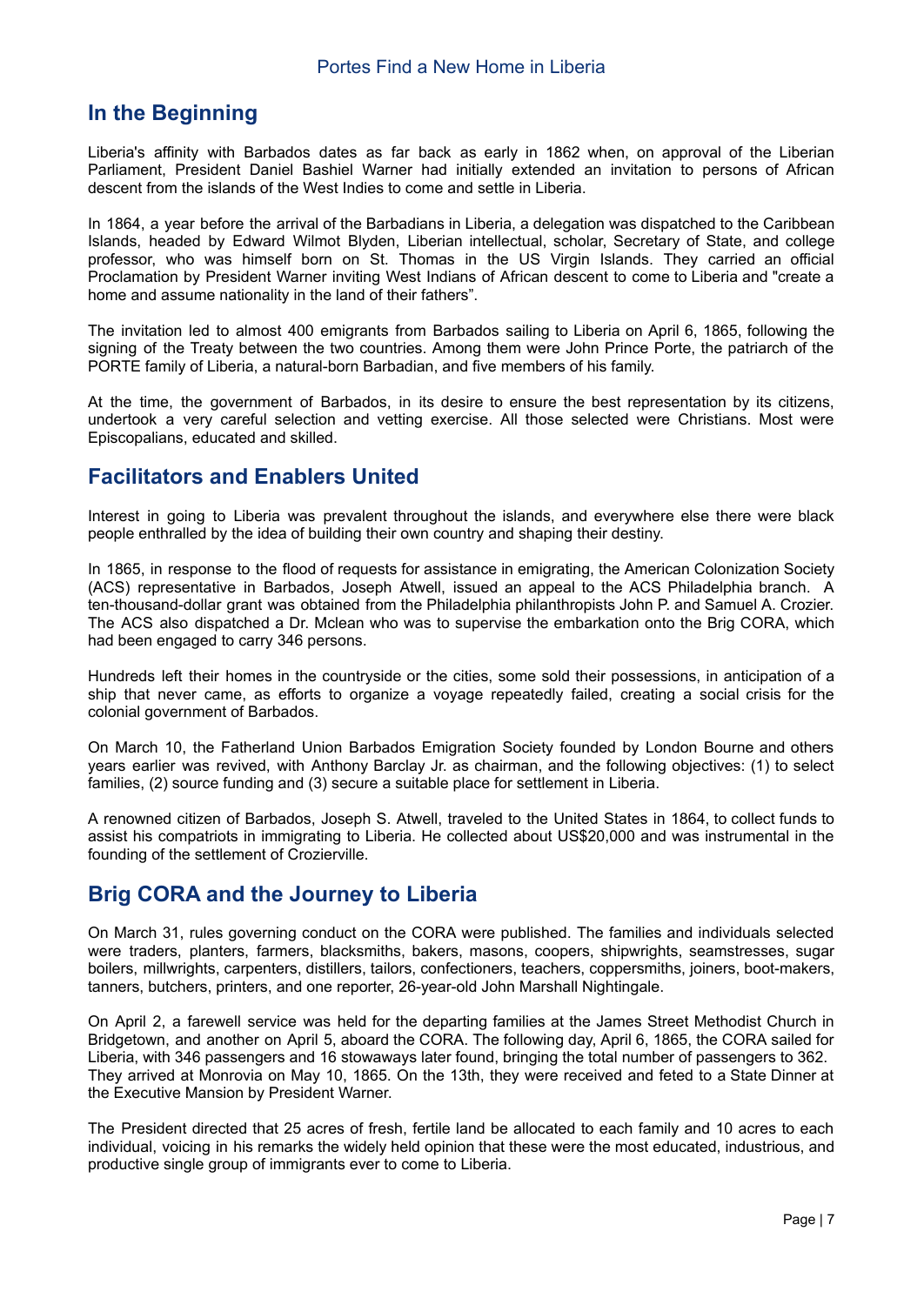The Barbados Company included the fourteen-member Anthony Barclay clan and other families surnamed Adamson, Alleyne, Appleton, Armstrong, Austin, Bignall, Blackett, Blackman, Bourne, Braithwaite, Briggs, Broome, Brown, Cadell, Cadogan, Campbell, Clarke, Collier, Cox, Dayrell, Denny, Doldron, Douglas, Devonish, Earl, Eastmond, Forbes, Francis, Gall, Gibson, Gittens, Goodridge, Greaves, Highland, Hindsl, Holder, Hunt, Inniss, Jackman, Jones, Jordan, King, Layne, Marshall, McLean, Moore, Murray, Nelson, Nurse, Padmore, Pollard, **Porte**, Simmonds, Skeete, Taylor, Thome, Thorpe, Tull, Warde, Weeks, Wharton, Wiles, Williams and Worrell.

Crozierville is notable for being one of the few Americo-Liberian settlements founded by free, educated immigrants from the Caribbean (Barbados), instead of freed, former slaves from the United States.

## **Porte Hill, Crozierville**

The group initially settled in Crozierville, the Township twenty miles outside Monrovia on the St. Paul River which they later named in honor of the wealthy Barbadian Crozier brothers and American Colonization Society benefactors from Philadelphia, Pennsylvania. The brothers were influential in organizing the Barbadian emigration project and had also subsidized the cost of hiring the CORA for the journey from Barbados to Liberia.

Most settled there, while others went to Brewerville, Grand Bassa County, or stayed in Monrovia. A few moved on to Freetown, Sierra Leone, and eleven members of the Skeete family returned to Barbados. Anthony Barclay died shortly after arriving in Monrovia. But most remained in Liberia, making enduring contributions to the growth and development of Liberia. Many others came after them from the Caribbean, including a 46-person contingent from Jamaica which included the architect Clifford Brown, who designed the famed Centennial and Executive pavilions, and the Burrowes family, who produced and packaged coffee for local consumption and export. Immigration from the Caribbean continued up into the late Seventies, bringing new Liberians from Cuba, Grenada, Haiti, and other islands.

Crozierville residents were known as skilled mechanics and farmers (especially in producing arrowroot, and ginger), and some residents and their descendants quickly became part of Liberia's Americo-Liberian elite.

John Prince Porte settled in Crozierville, building a home for his family on Porte Hill, and immediately erected Christ Episcopal Church on a street he named Lemongrass Street, in nostalgic reference to and remembrance of his beloved Barbados. Porte Hill remains the homestead in Liberia for multiple generations of Portes.

The arrival of the Barbadians marked the dawn of a generation of Portes in Africa's oldest republic. Conrad Cozlet Porte, one of John Prince Porte's sons, was born shortly after he arrived in Liberia. Conrad had four children, among them was Albert Porte, the acclaimed social activist, writer, pamphleteer, and journalist. The others were Lilian Porte Best, Christian Porte, and Sarah Porte.

### **Albert Porte**

A farmer, John Prince Porte produced lemongrass, sugar cane, and rum, among others. He died in Crozierville, Liberia in 1890, aged 75, and is buried in the Porte Family Cemetery on Porte Hill.

John Prince Porte's greatest legacy to Liberia is undoubtedly the gift of Albert Porte who stood out as one of the original voices speaking truth to power in Liberia.

During the reign of President William V. S. Tubman, who led Liberia for 27 years, the young Porte's writings were a thorn in the side of a government engulfed in sycophancy, patronage, and a one-party dominance that propelled the True Whig Party (TWP) government into the stratosphere of what would mark the beginning of much of Liberia's later troubles.

Albert Porte was also a visionary. In April 1978, a year before the infamous April 14, 1979 Rice Riots, Porte wrote: "Our present plight of democratic decline in this country and our fall into the arms of dictatorship has not been reached by one sudden downward leap, nor can it be attributed to any one individual or regime. We have all contributed to the imperceptibly erosive decline of the normal democratic procedure here.

And it does not remedy the situation to stand idly by blaming one another while the democratic ship of state catches fire."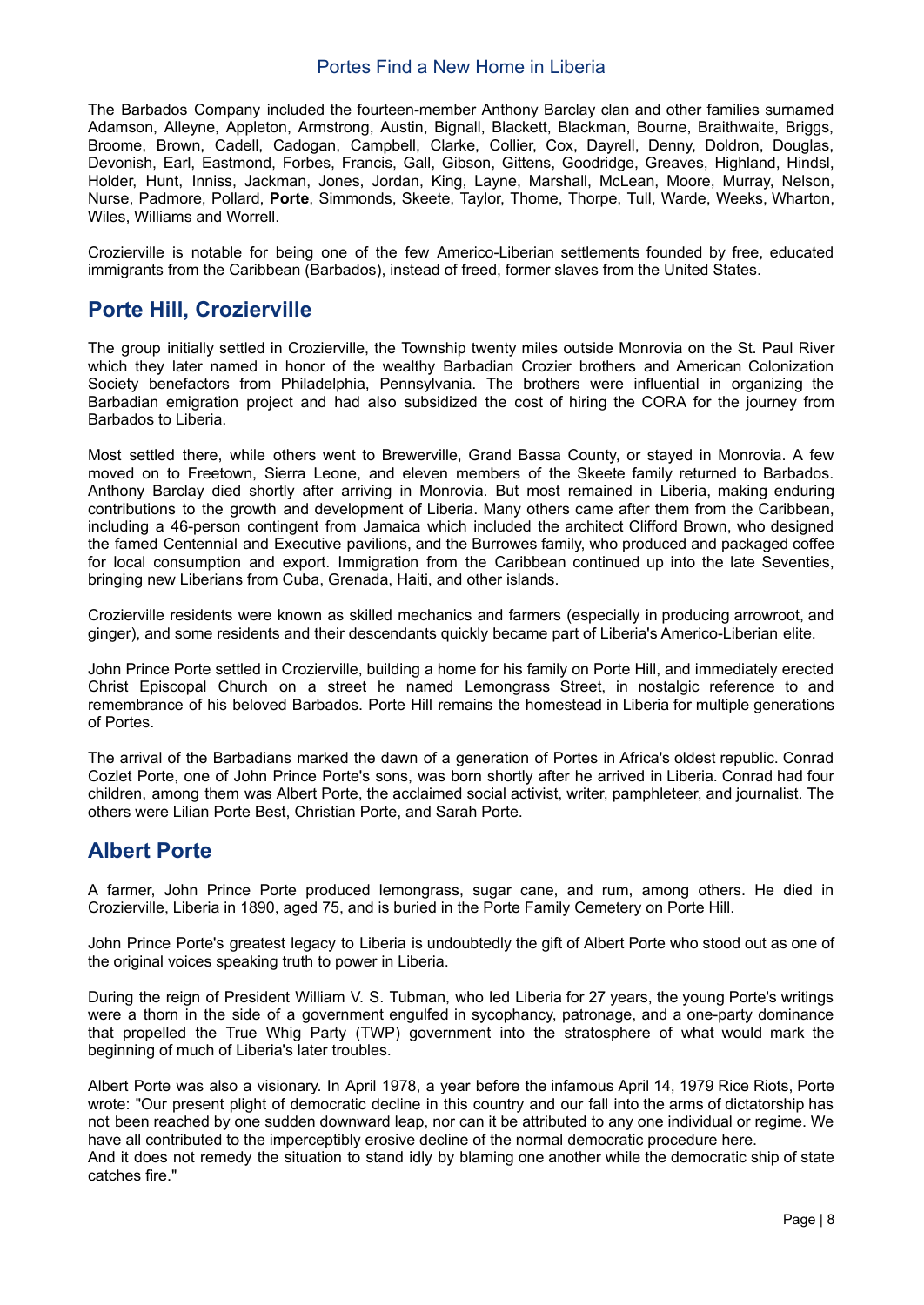Under the Tolbert Administration, Mr. Porte wrote an incendiary pamphlet titled "Liberianization or Gobbling Business?" wherein he objected to the President appointing his brother as Minister of Finance, pointing out that since Mr. Steve Tolbert, the President's brother, was a successful businessman, he should remain in that sector because "his appointment would result in a conflict of interest."

Before his political journalism career, Porte was a public-school teacher. He later served as executive secretary of the National Teachers Association (NTA) and edited the NTA Bulletin.

Porte's political activism began in the 1920s when he wrote and distributed pamphlets that took the True Whig Party single-party-state government to task for alleged unconstitutional use of presidential power.

He published articles in the *Crozierville Observer*, as well as other Liberian print media and foreign press. His most famous publications are the leaflets and pamphlets "Thinking about Unthinkable Things—The Democratic Way" (1967), "Liberianization or Gobbling Business?" (1975), "Explaining Why" (1976), "Thoughts on Change" (1977), and "The Day Monrovia Stood Still" (1979). Porte was imprisoned multiple times and harassed and hounded by the government from the 1920s.

In the 1970s, Porte challenged Finance Minister Stephen Allen Tolbert, the powerful and feared brother of President William Tolbert and co-founder of the first Liberian-owned multimillion-dollar conglomerate, the Mesurado Group of Companies. He accused the minister of using his public office stature to advance his business interests, penning his famous piece "Liberianization or Gobbling Business?"

Minister Tolbert filed a libel lawsuit and won a US\$250,000 judgment against Porte in a case presided over by Supreme Court Justice James A. A. Pierre, the father-in-law of Minister Tolbert. The resulting public outrage led to the creation of what is considered Liberia's first civil society organization, Citizens of Liberia in Defense of Albert Porte (COLIDAP).

President Tolbert's predecessor, William V. S. Tubman also never spared Porte.

Porte's writings and alarming red flags concerning the issues of the times proved pivotal in thwarting much of Tubman's attempt to solidify his reign. Tubman's quest to consolidate political power as no president before him had, was often checkmated by Albert Porte.

During that period, Porte and critics of the time endured rash imprisonments and fines. Reprimands would sideline most of the country's stewards of independent thought and action.

During those days, newspapers that did not survive Tubman's reign included the *African Nationalist, The Independent,* and the *Crozierville Observer*. Their editors, C. Frederick Taylor, Bertha Corbin, Albert Porte, Tuan Wreh, and later, Rufus Darpoh, were at one time or the other, sent to prison for challenging Tubman's domestic policies, his hold on power, and the slow pace of development.

Corbin was stripped of her citizenship and marched to jail, singing the Liberian national anthem.

She was later repatriated to her native U.S.A. The venerable Mr. S.T.A. Richards was reduced to a social pariah and lost his printing press when persons reportedly loyal to Tubman vandalized it in a late-night visit after his newspaper, *The Friend,* came out against Tubman's bid for an unprecedented third term. Aston King, also of Barbadian ancestry and editor of the government-owned *Liberian Age*, was fined. His assistant, Stanton Peabody, spent a day in prison after the legislature overreacted to an almost ingratiating reference to some of its members as "radical".

Porte understood how corrupting power could be. "Absolute power corrupts absolutely," he was fond of saying.

If it weren't for Albert Porte, who took on the establishment through his pamphlets, a lot of the misdeeds of the government would have gone unnoticed, unreported and unchallenged.

His periodic writings were clandestine but also a wake-up call to what was unfolding, and every Liberian at the time eagerly anticipated each publication.

Those days, Porte took on the Judiciary and the Legislative branches of government, whom he often took to task for unconstitutional acts, misuse of power, or an indiscretion, always making such exchanges available to the public.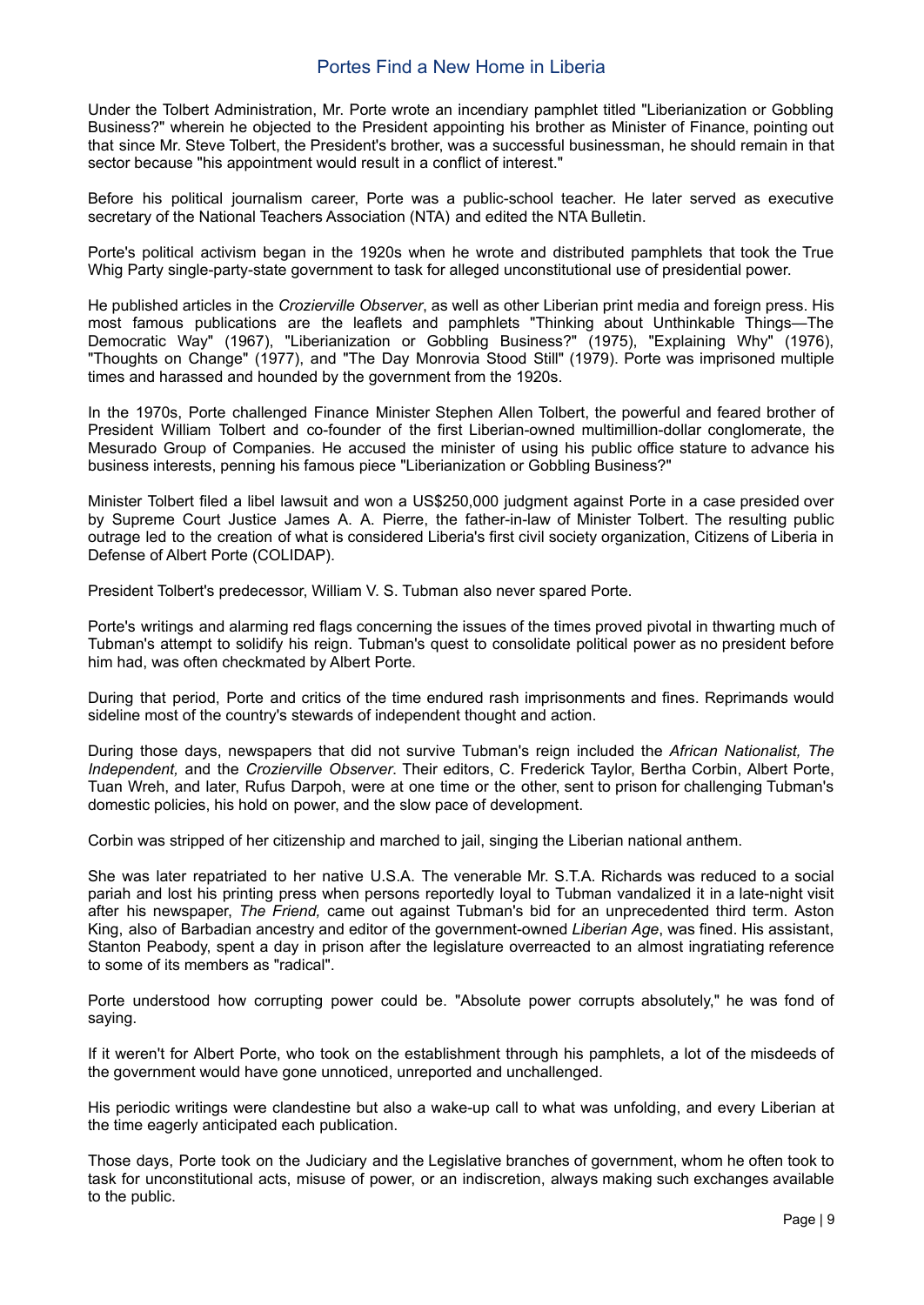Albert Porte died in Crozierville in 1986. Ironically, he died following an attack by bees in the sanctuary of Christ Episcopal Church, built by his father 121 years earlier and, which he had been serving as Pastor while preparing for Sunday mass.

On July 24, 2008, Porte posthumously received the Knight Great Band Humane Order of Africa Redemption award from the Liberian government for his contributions to Liberia.

Over the years, John Prince Porte's son, Conrad, grandson, Albert Porte, son-in-law, George Stanfield Best, great-grandson, Kenneth Y. Best (founder of the *Liberian Observer*) and Rodney D. Sieh (founder and editor of *FrontPageAfrica*) kept the Porte legacy going.

George Stanfield Best, husband of Lilian Porte Best, sister of Albert, father of Kenneth, and grandfather of Rodney emigrated to Liberia from Trinidad in 1926.

# **Centenary of Crozierville, A History of Crozierville**

Mr. M. Burleigh Holder, one of the renowned sons of Crozierville, became Minister of National Security and National Defense during the Tolbert administration. He died on August 29, 2018, in Plymouth, Minnesota, United States of America, following a protracted illness. He was 89.

Burleigh was born in the Township of Crozierville, Montserrado County, on August 3, 1929, to the union of Mr. Sammy Holder and his wife, Mrs. Kate Urey Holder. Burleigh obtained his early education at the Henry's School near White Plains, about 10 miles from Crozierville, where he graduated from the eighth grade, head of his class. He later attended high school in Monrovia.

A graduate of the University of Liberia, where he obtained the Bachelor of Arts degree, Mr. Holder was awarded a scholarship to study in London, where he earned the Bachelor of Law degree.

Shortly after he returned home with his LLB degree, he was employed with the State Department (now Ministry of Foreign Affairs), where he rose to the position of Assistant Secretary of State. He also spent some time teaching at the Louis Arthur Grimes School of Law.

Upon the death of President William V.S. Tubman in July 1971, Vice President William R. Tolbert acceded to the presidency. Shortly thereafter, Burleigh went to work in the Ministry of State at the Executive Mansion where he further rose in government. Later, he was appointed Minister of National Defense.

Burleigh married President Tolbert's daughter, Dr. Wilhelmina Tolbert, and was later appointed Defense Minister. It was this position that he held when the 1980 coup d'état occurred, killing President Tolbert and his topmost officials and causing Mr. Holder to spend over a year in jail as a political prisoner.

One of Mr. Holder's many outstanding accomplishments was his delivery of the main Address at the 100th Anniversary of the founding of the Township of Crozierville on May 10, 1965. He had received a bursary from the Civil League of Crozierville to conduct research at the Library of Congress in the United States and write the history of Crozierville. The League, chaired by J. Milton Weeks, Secretary of the Planning and Economic Affairs in the Tubman government, had been organized to plan and execute the celebration of Crozierville's centennial anniversary.

Ironically, while researching the Porte family in Barbados, it was discovered that His Eminence John Holder, Bishop Emeritus of the Episcopal Diocese in Barbados, had relatives listed on the manifest of the CORA, and, astonishingly, had a striking resemblance to Honorable Burleigh Holder of Crozierville.

As Africa's oldest independent country, Liberia had set a monumental landmark foundation that no African country would so easily surpass, based on its arduous support for Pan Africanism and paths to the attainment of participatory democracy in the early years of existence, coupled with its coveted international diplomatic credentials. These combined to contribute immensely to the overwhelming independence of several African countries that suffered under the yoke of colonialism and Apartheid for ages.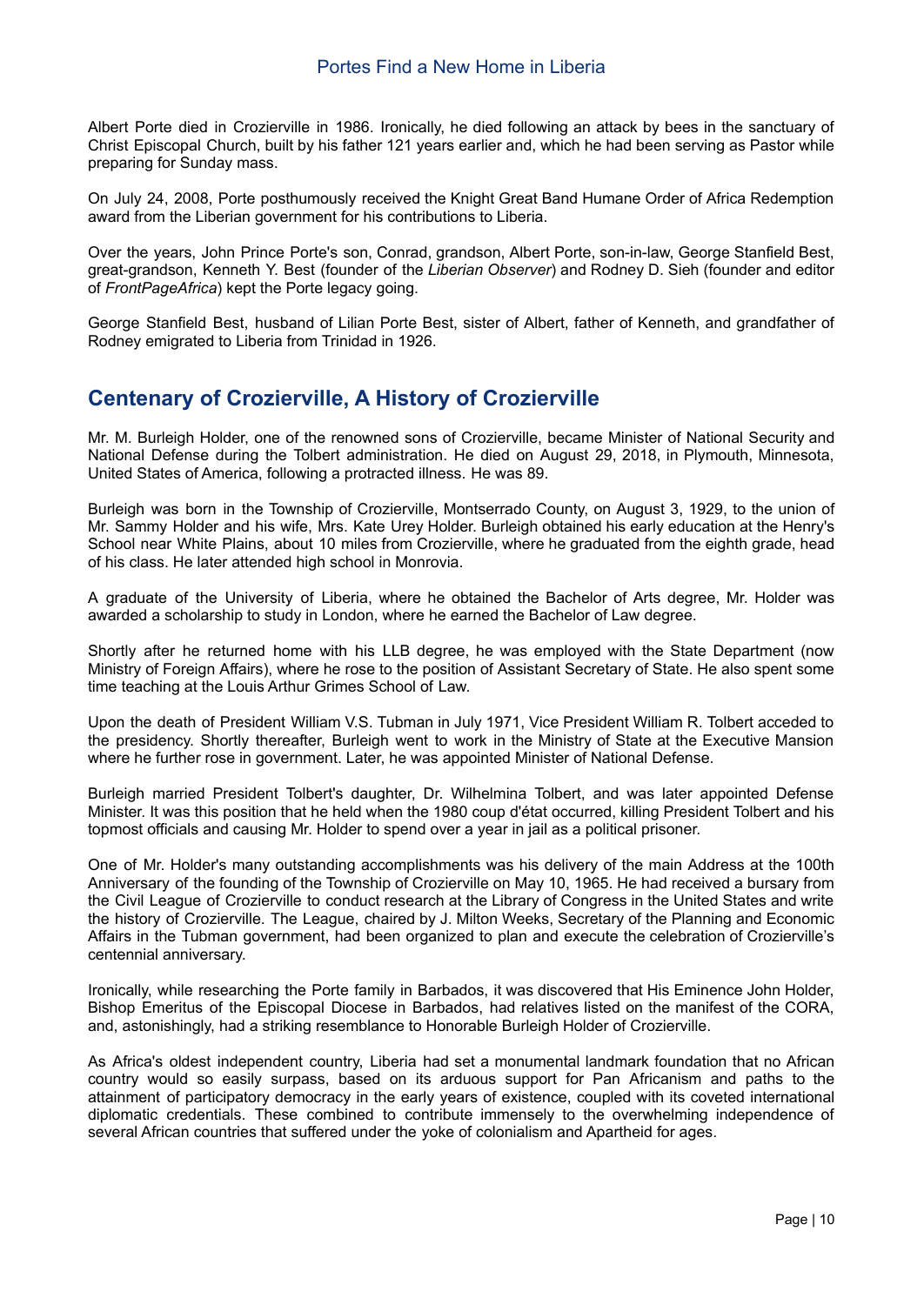#### **How the Quest to Realign with Barbados Began**

Ambassador Lorenzo Llewellyn Witherspoon, former Ambassador of Liberia to South Africa, Botswana, Lesotho, Mozambique, Namibia, Swaziland, Zambia, and Zimbabwe, and an official of the United Nations is the great-great-grandson of John Prince Porte. He is also the great-grandson of Rev. Conrad Cozlet Porte, grandson of Lilian Porte-Best and eldest child of Beryl Inez Porte Best-Brewer.

He has been married to Joyce Berko-Witherspoon of Ghana for 33 years, and they have two children, Loyce Beryl and Laud Brendan. Both are graduates with advanced degrees from universities of renown in Switzerland, Canada, and the United Kingdom.

His daughter has been tracking the Porte family's Caribbean origins for nearly the past decade. While pursuing undergraduate studies at McGill University in Montreal, Canada, eight years ago, she was encouraged by her Caribbean friends to join the Caribbean Student Society on the sheer basis of her assumed connection to the West Indies. She promptly narrated the story of our Barbadian origins dating back to 1865, as told her by her father. Indeed, Ambassador Witherspoon himself had been previously approached by a Barbadian delegate to the World Health Assembly in Geneva in 2015, enquiring as to where in Barbados he called home.

Albert Porte and his sister, Lilian Porte Best, espoused dreams of returning to the birthplace of their parents, West Indies (as they fondly referred to it). Sadly, neither had the opportunity before the cold hands of death snatched them away. Kenneth Best visited briefly once and planned to return. However, this has not happened - yet, that is.

Posterity and the plan of God combined to enable the meeting in Geneva, Switzerland, of His Excellency Mr. Chad Blackman, Permanent Representative of Barbados to the United Nations and International Organizations in Geneva, Ambassador Witherspoon, and Ambassador Blackman's parents, who were visiting Switzerland. A profound bond of friendship and fraternity was nurtured and has since developed.

Interestingly, according to the Passenger Manifest, there was a Blackman on the Brig CORA on April 6, 1865, and there are members of the Blackman clan of Barbados in Liberia today.

#### **"We Gatherin' 2020"**

This year, 2020, marks 155 years since the arrival of our forebears from Barbados to Liberia. It is, therefore, no coincidence that the government has chosen 2020 for commemorative activities enabling the reuniting of Barbadians in Barbados.

The recent decision of the Government of Barbados to reunite diaspora persons of Barbadian ancestry by organizing "We Gatherin' 2020" offers a flaming and unprecedented opportunity to reunite members of the Porte extended family and others living in countries around the world.

Importantly, and thanks to the Act of Parliament planned for promulgation soon, we desire to come to Barbados for "We Gatherin' 2020" and, while there, begin the process of claiming our Barbadian citizenship by ancestry.

Similarly, it is no coincidence that, maternally and paternally, the forebears of the Porte family in Liberia bear ancestral connections with the West Indies – the Portes, from Barbados and the Bests from Trinidad.

The opportunity to reunite the families of ancestors from Liberia and descendants in Barbados could not have come at a better time.

Under the leadership of its esteemed and enlightened Prime Minister, Honorable Mia Motley, the government of Barbados' reciprocation of late President Warner's gesture of 1864 is noble, timely and profoundly appreciated by the descendants of those families who made the pilgrimage from Barbados to Liberia in 1865.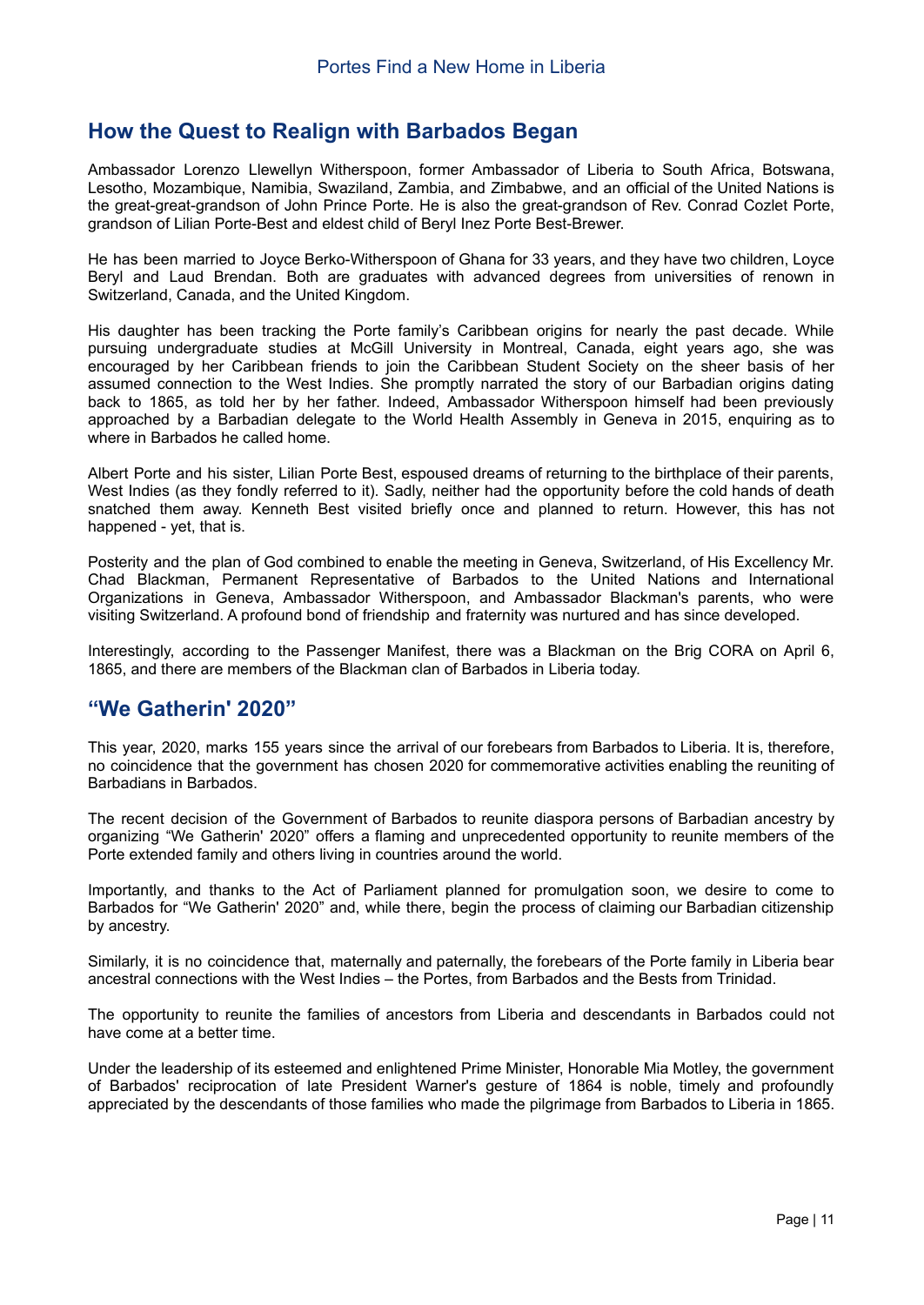# **Origins of Research and Archival Work**

Despite the devastating civil wars of 1989 and 1999 which ruined much of Liberia's infrastructure for 20 years, we are in the process of putting back together the broken pieces of lives torn apart, and families shattered due to the senseless and avarice-centered conflicts.

The Liberian National Archives were all looted during these senseless wars. We are informed by the authorities in Liberia that much of our historical records were stolen or destroyed.

Months of research in rediscovering our rich and unique history has brought us to the cusp of a special bond that our forefathers meant to last a lifetime. We have found and established contacts with some Barbadians believed to be our living relatives and have begun engagement with Mrs. Ingrid Thompson Cumberbatch of the Barbados National Archive for support in this endeavor.

#### **Appreciation and Conclusion**

The Porte family is grateful that the peace and stability of Barbados, indeed, all of the Caribbean islands assures us that the very important and testimonial relics of the historical partnership entered into and between the governments of Liberia and Barbados in 1864 are well documented and securely vaulted within the Barbados Museum of Parliament, the Barbados National Museum and/or the Barbados Museum & Historical Society.

A hundred and fifty years came and went in a hurry - yet left behind a legacy that time itself can never, ever erase, nor records asseverate.

During the past fifty years, numerous members of our family have told of unplanned, formal and informal meetings and interactions with Portes of Barbadian origins with whom they shared, as family members, the interest to someday reunite the families. Unfortunately, those contacts neither lasted nor enabled a reunion, as the passage of time stole the opportunity. This project reignited the process of engaging with our families in Barbados, and discovering new relatives.

For the first time in our family's history in Liberia, we've begun populating a Family Tree. With family members, most of whom escaped the brutal civil wars in Liberia only with the clothes on their backs, now scattered and living all over the world, it is a daunting task, but one we are not taking lightly.

The estimation of our forebears' satisfaction and joy at our success in this herculean endeavor encourages, inspires, and strengthens us. We consider ourselves privileged to be able to build a foundation upon which generations to come can expand to keep our families across the ocean united.

Owing to our Bajan origins, the families in Crozierville were and remain interconnected as a consequence of happenstance or marriage, or both.

It is our hope that this work would enable the epic reunion of the families of all passengers of the Brig CORA on both sides of the Atlantic, and cement those relationships; this time, for the entirety of our natural lives, and with Providential intervention, facilitate the proud acquisition of our Barbadian citizenship for all so desirous.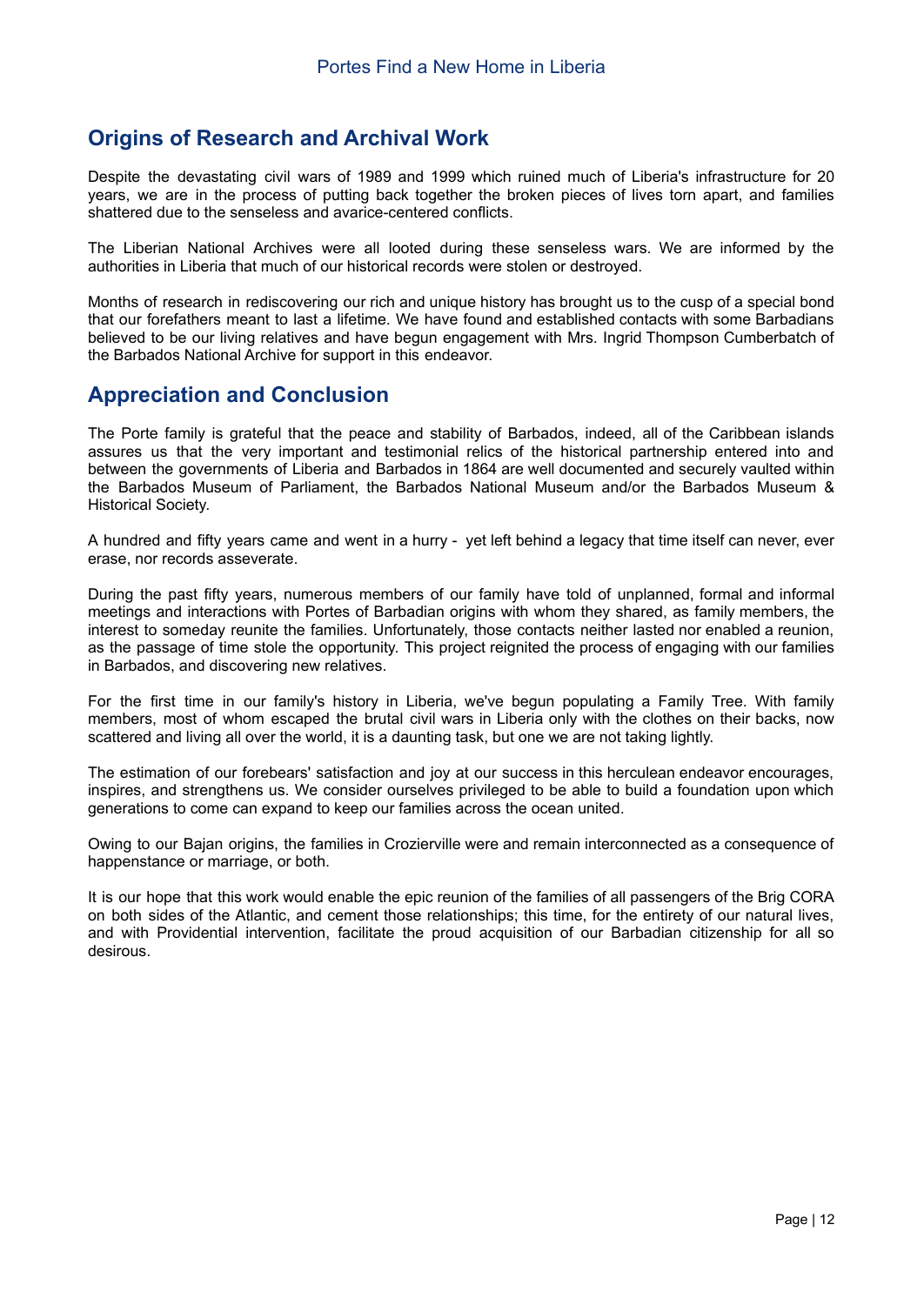# **Suggested Readings**

*From Barbados to Liberia: A Deep look into the First Barbadian Settlement in Liberia* <http://www.liberianlistener.com/2018/01/17/> [http://www.afrikanheritage.com/from-barbados-to-liberia-a-deep-look-into-the-first-barbadian-settlement-in-lib](http://www.afrikanheritage.com/from-barbados-to-liberia-a-deep-look-into-the-first-barbadian-settlement-in-liberia/) [eria/](http://www.afrikanheritage.com/from-barbados-to-liberia-a-deep-look-into-the-first-barbadian-settlement-in-liberia/)

*More Auspicious Shores – Barbadian Migration to Liberia, Blackness and the Making of an Africa Republic,* Caree A. Banton, University of Arkansas, Cambridge University Press <https://www.cambridge.org/core/books/more-auspicious-shores/42ECF340D495B9172011DDEC9CC0A56C>

*A History of Crozierville*, M. Burleigh Holder Liberian Studies Journal, Volume lll, Number 1, 1971, pages 21 - 30 <http://docplayer.net/60659671-Liberian-studies-journal.html>

*The Hand of God,* M. Burleigh Holder <https://www.amazon.com/Hand-God-M-Burleigh-Holder/dp/141349420X>

*West Indians in West Africa: Sketches of an Archaeology of the Back-to-Africa Movement from Nineteenth-Century Liberia,* Dr. Matthew C. Reilly Institute of African Studies, Columbia University [https://www.ias.columbia.edu/event/west-indians-west-africa-sketches-archaeology-back-africa-movement-ni](https://www.ias.columbia.edu/event/west-indians-west-africa-sketches-archaeology-back-africa-movement-nineteenth-century-liberia) [neteenth-century-liberia](https://www.ias.columbia.edu/event/west-indians-west-africa-sketches-archaeology-back-africa-movement-nineteenth-century-liberia)

*West Indians in West Africa*: *The Barbadian Settlement of Crozierville, Liberia* Barbados Museum & Historical Society History Group Presentation - A Lecture by C. Matthew Reilly [https://www.bing.com/search?q=Repeating+Islands+lecture%3A+WEST+INDIANS+IN+WEST+AFRICA&src](https://www.bing.com/search?q=Repeating+Islands+lecture%3A+WEST+INDIANS+IN+WEST+AFRICA&src=IE-SearchBox&FORM=IESR4S) [=IE-SearchBox&FORM=IESR4S](https://www.bing.com/search?q=Repeating+Islands+lecture%3A+WEST+INDIANS+IN+WEST+AFRICA&src=IE-SearchBox&FORM=IESR4S)

*History in Africa – Liberia and the Atlantic World in the Nineteenth Century, Convergence and Effects (pp 7-49)* William E. Allen [https://www.cambridge.org/core/journals/history-in-africa/article/liberia-and-the-atlantic-world-in-the-nineteent](https://www.cambridge.org/core/journals/history-in-africa/article/liberia-and-the-atlantic-world-in-the-nineteenth-century-convergence-and-effects/CE71D42581F5883B2F82AA2A41B0ACF1) [h-century-convergence-and-effects/CE71D42581F5883B2F82AA2A41B0ACF1](https://www.cambridge.org/core/journals/history-in-africa/article/liberia-and-the-atlantic-world-in-the-nineteenth-century-convergence-and-effects/CE71D42581F5883B2F82AA2A41B0ACF1)

*Albert Porte - A Lifetime Trying to Save Liberia* Kenneth Y. Best Observer Press Corporation